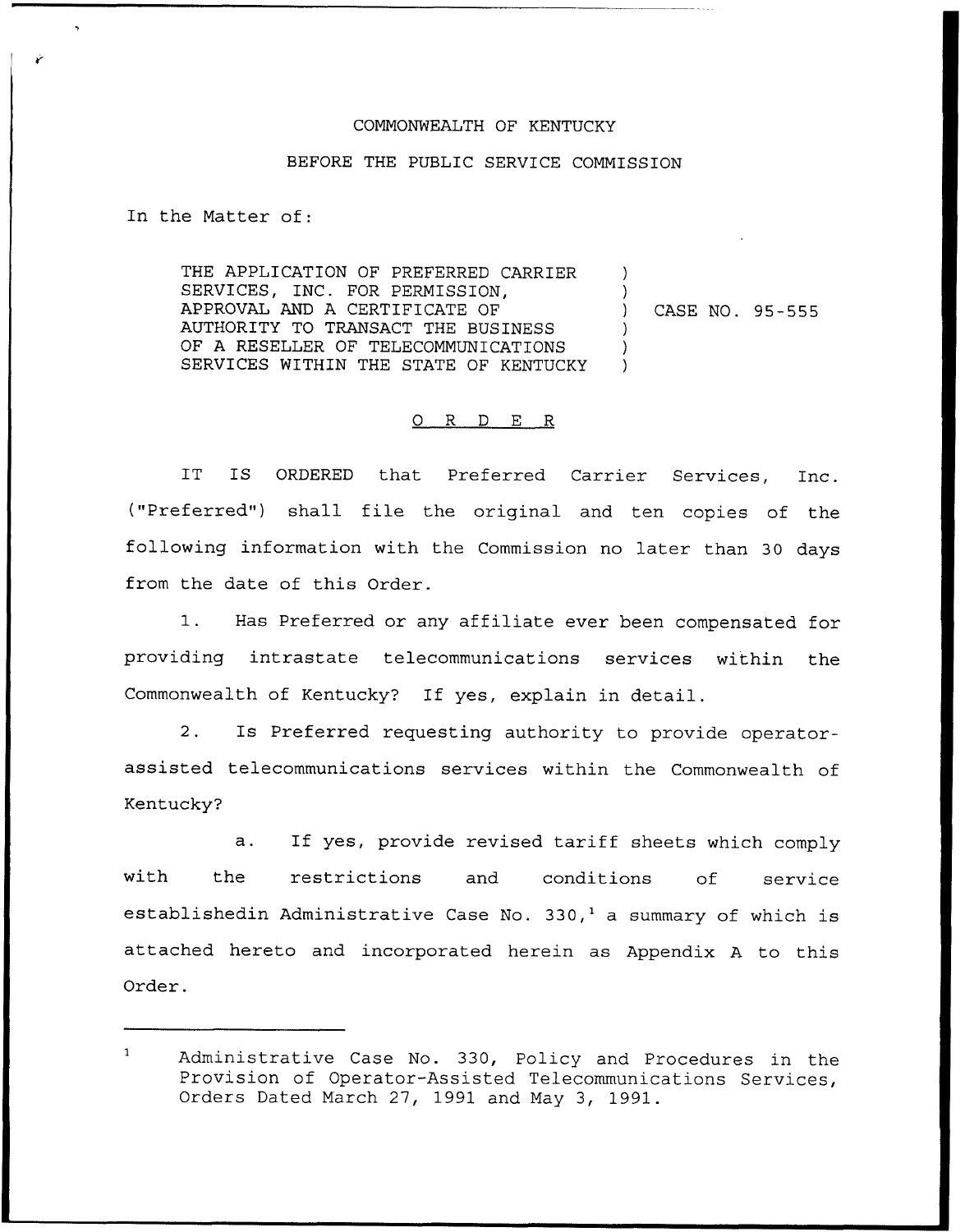b. If no, refer to Original Sheet No. <sup>1</sup> of Preferred's proposed tariff. Remove the words "operator assisted and" from the first sentence.

3. Pursuant to 807 KAR 5:006, Section 13(1)(a), provide a toll-free number or a method for accepting collect calls.

4. Pursuant to 807 KAR 5:006, Section 6(3), include the billing form, or its contents, in Preferred's proposed tariff.

Done at Frankfort, Kentucky, this 1st day of February, 1996.

PUBLIC SERVICE COMMISSION

rearthwat For/the Commissio

ATTEST:

Executive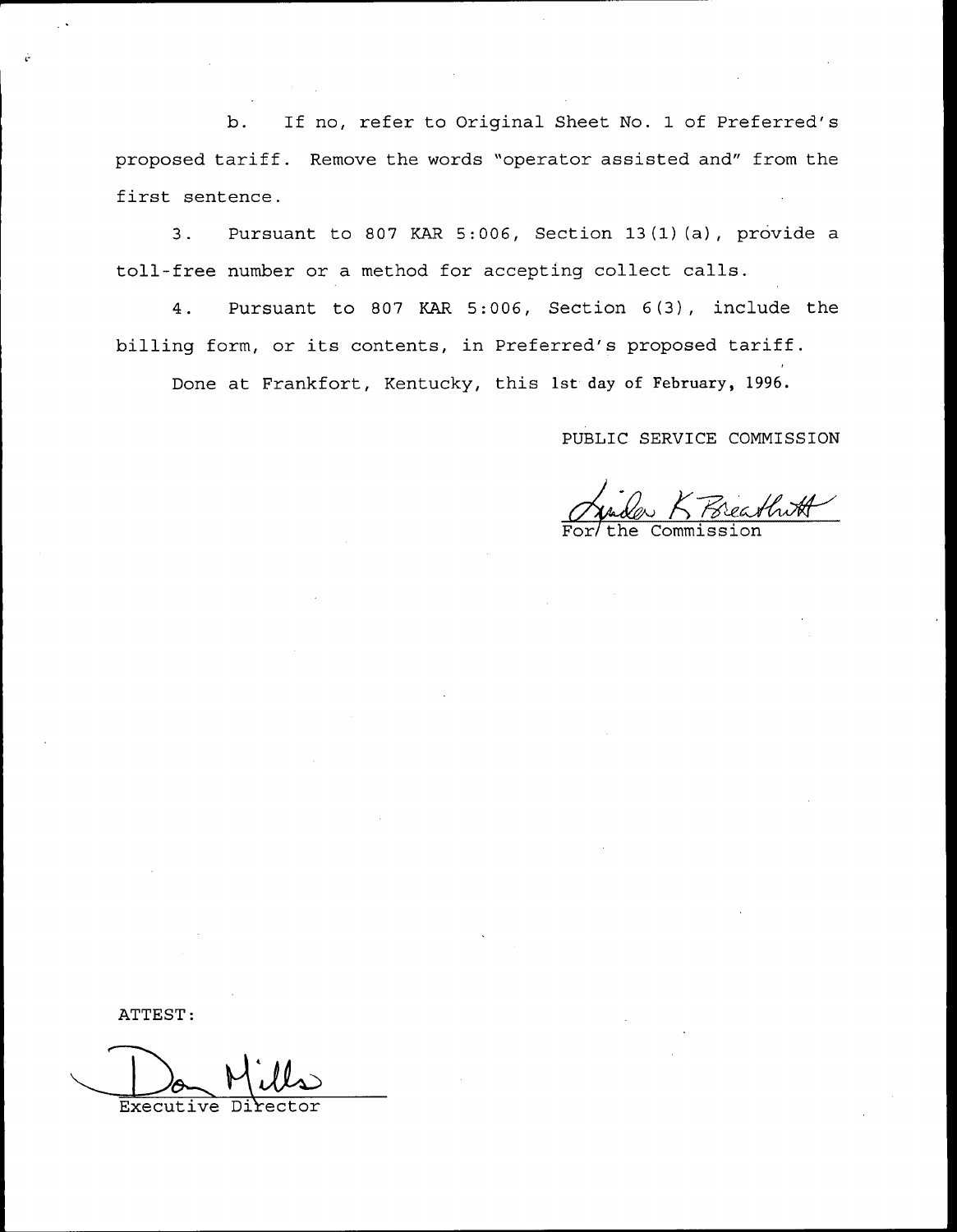## APPENDIX A

APPENDIX TO AN ORDER OF THE KENTUCKY PUBLIC SERVICE COMMISSION IN CASE NO. 95-555 DATED FEBRUARY 1, 1996.

Conditions of Service for the Provision of Operator Services Adopted from Commission Orders in Administrative Case No. 330, Orders Dated March 27, 1991 and May 3, 1991.

(1) Operator-assisted services shall be subject to rate regulation and rates shall not exceed the maximum approved rates of AT&T Communications of the South Central States, Inc. ("AT&T") for interLATA services and the local exchange carrier ("LEC") for intraLATA services. "Maximum approved rates" are defined to mean the rates approved by this Commission in AT&T's and the LEC's most recent rate proceeding for measured toll service applicable to operator-assisted, calls, as well as the additional charges for operator assistance. Carriers are not permitted to include any other surcharges or to bill for uncompleted calls. Time-of-day discounts shall also be applicable. Carriers are also required to rate calls using the same basis that AT&T and the LEC uses to rate .calls, i.e., distance calculations based on points-of-call origination and termination, definitions of chargeable times, billing unit increments, rounding of fractional units, and minimum usages. When there is any change in the maximum approved rates, carriers shall file tariffs if necessary to comply with the requirements herein within 30 days of the effective date of the rate change.

(2) Except as otherwise indicated in this Order, non-dominant carriers shall be subject to regulation as delineated in the May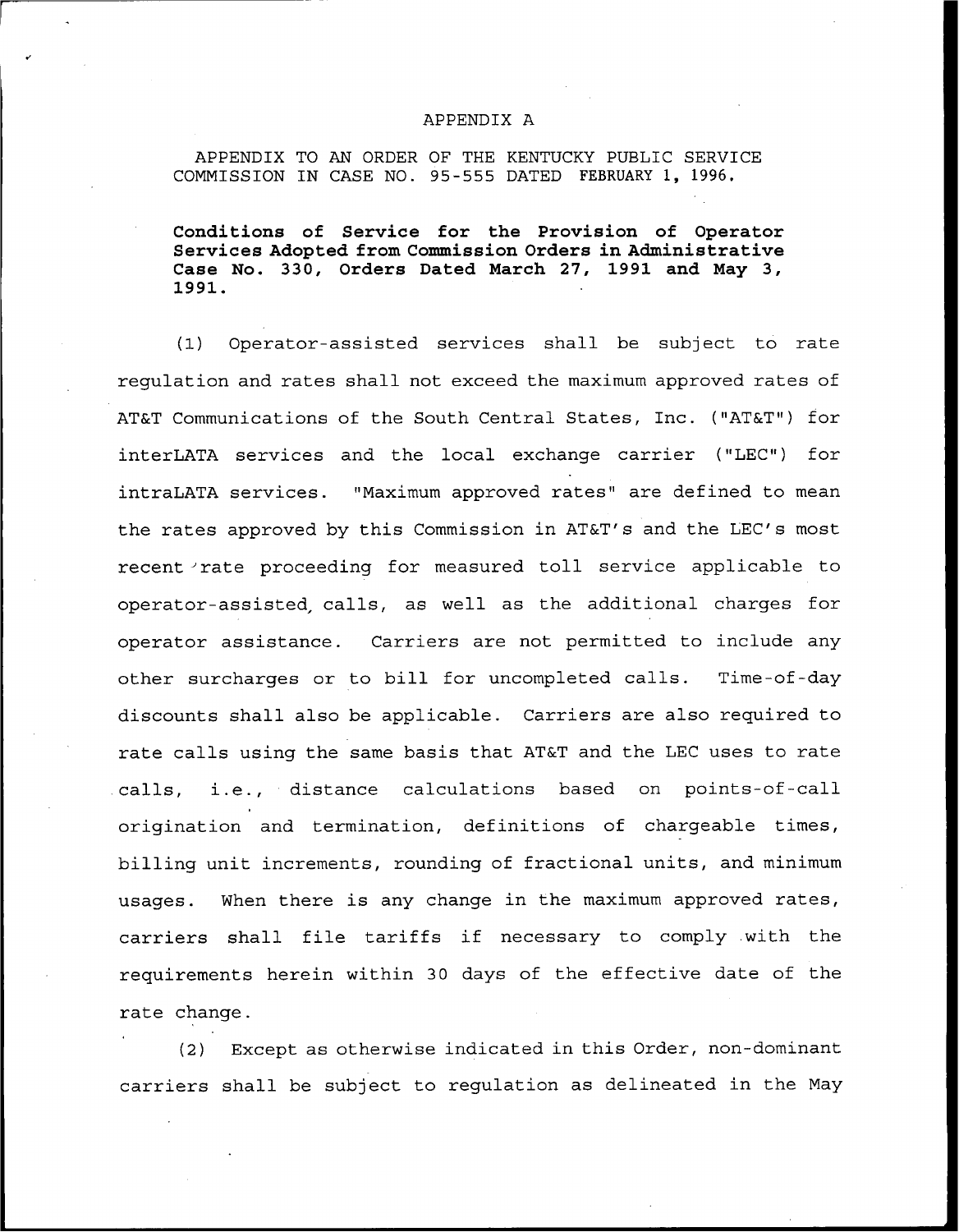25, 1984 Order in Administrative Case No. 273 as well as any subsequent modifications to non-dominant carrier regulations. In the event of conflict, the terms of the instant Order shall take precedence, unless a carrier is specifically relieved from compliance with any conditions contained herein.

(3) Operator service providers that provide service to traffic aggregators shall not allow access to the operator services of competing carriers to be blocked or intercepted. Blocking and interception prohibitions shall be included in tariffs and all contracts entered into with any traffic aggregator and shall state that violators will be subject to immediate termination of service after 20 days' notice to the owners of non-complying customer premises equipment .

(4) Traffic aggregator is defined to mean any person that, in the ordinary course of its operations, makes telephones available to the public or to transient users of its premises for intrastate telephone calls using a provider of operator services. Aggregators include hotels and motels, hospitals, universities, airports, gas stations, and non-local exchange carrier pay telephone owners. This definition includes the provision of all non-local exchange carrier pay telephones even if no compensation is paid to the owner of the pay telephone. The residential use of operator services is specifically excluded from this definition.

(5) Access to the local exchange carriers' operators shall not be blocked or otherwise intercepted by traffic aggregators. Specifically, all "0-" calls, that is, when an end-user dials zero without any following digits, shall be directed to the local